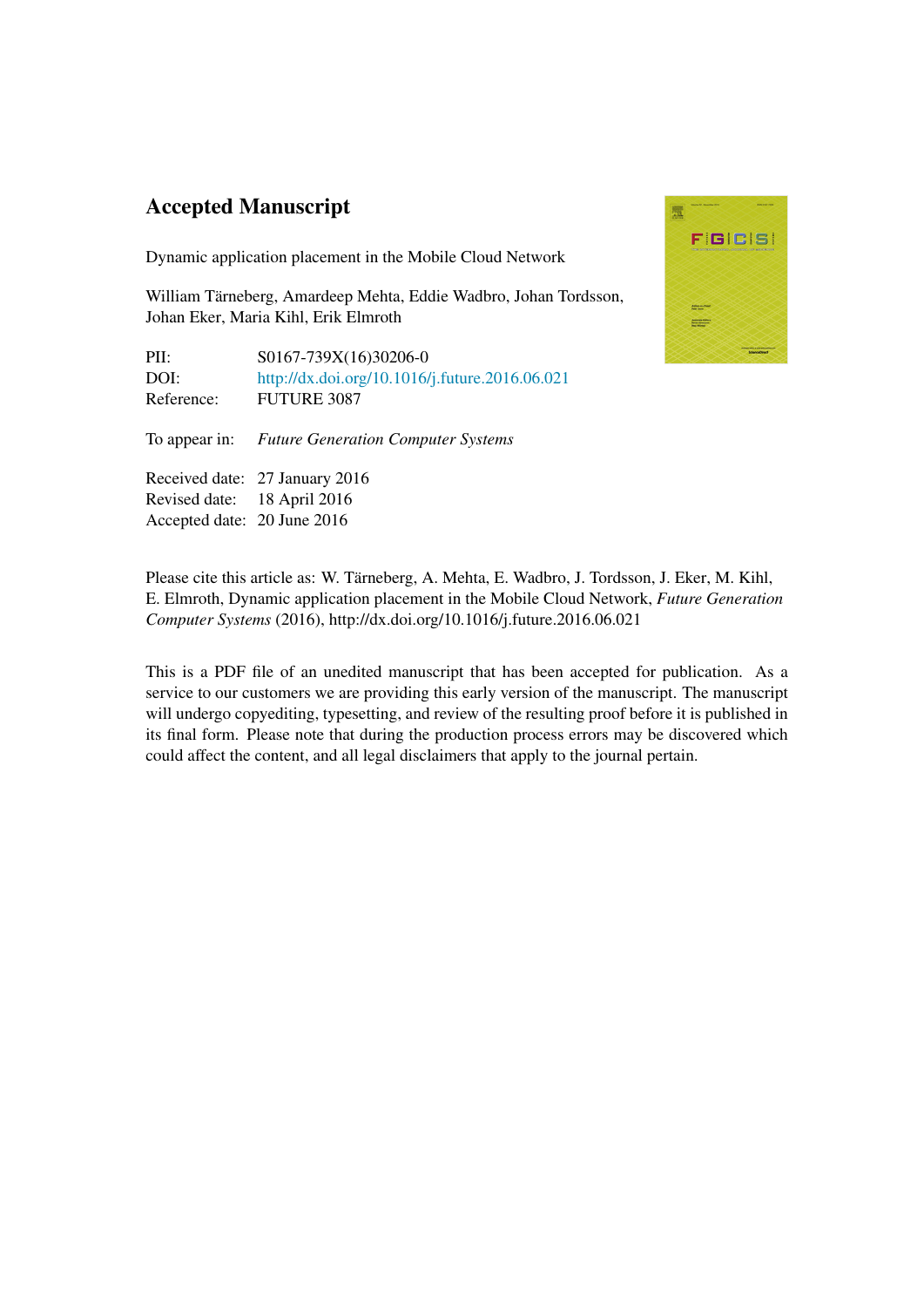## Dynamic Application Placement in the Mobile Cloud Network

William Tärneberg<sup>a,\*</sup>, Amardeep Mehta<sup>b</sup>, Eddie Wadbro<sup>b</sup>, Johan Tordsson<sup>b</sup>, Johan Eker<sup>c</sup>, Maria Kihl<sup>a</sup>, Erik Elmroth<sup>b</sup>

<sup>a</sup>Department of Electrical and Information Technology, Lund University, SE-223 63 Lund, Sweden  $b$ Department of Computing Science, Umeå University, SE-901 87 Umeå, Sweden  $c$ Ericsson Research, Lund, Sweden

## Abstract

To meet the challenges of consistent performance, low communication latency, and a high degree of user mobility, cloud and Telecom infrastructure vendors and operators foresee a Mobile Cloud Network that incorporates public cloud infrastructures with cloud augmented Telecom nodes in forthcoming mobile access networks. A Mobile Cloud Network is composed of distributed cost- and capacity-heterogeneous resources that host applications that in turn are subject to a spatially and quantitatively rapidly changing demand. Such an infrastructure requires a holistic management approach that ensures that the resident applications' performance requirements are met while sustainably supported by the underlying infrastructure. The contribution of this paper is three-fold. Firstly, this paper contributes with a model that captures the cost- and capacityheterogeneity of the a Mobile Cloud Network infrastructure. The model bridges the Mobile Edge Computing and Distributed Cloud paradigms by modelling multiple tiers of resources across the network and serves not just mobile devices but any client beyond and within the network. A set of resource management challenges are presented based on this model. Secondly, an algorithm that

Preprint submitted to Elsevier Theorem 19, 2016

<sup>∗</sup>Corresponding author

Email addresses: william.tarneberg@eit.lth.se (William Tärneberg), amardeep@cs.umu.se (Amardeep Mehta), eddiew@cs.umu.se (Eddie Wadbro), tordsson@cs.umu.se (Johan Tordsson), johan.eker@ericsson.com (Johan Eker), maria.kihl@eit.lth.se (Maria Kihl), elmroth@cs.umu.se (Erik Elmroth)